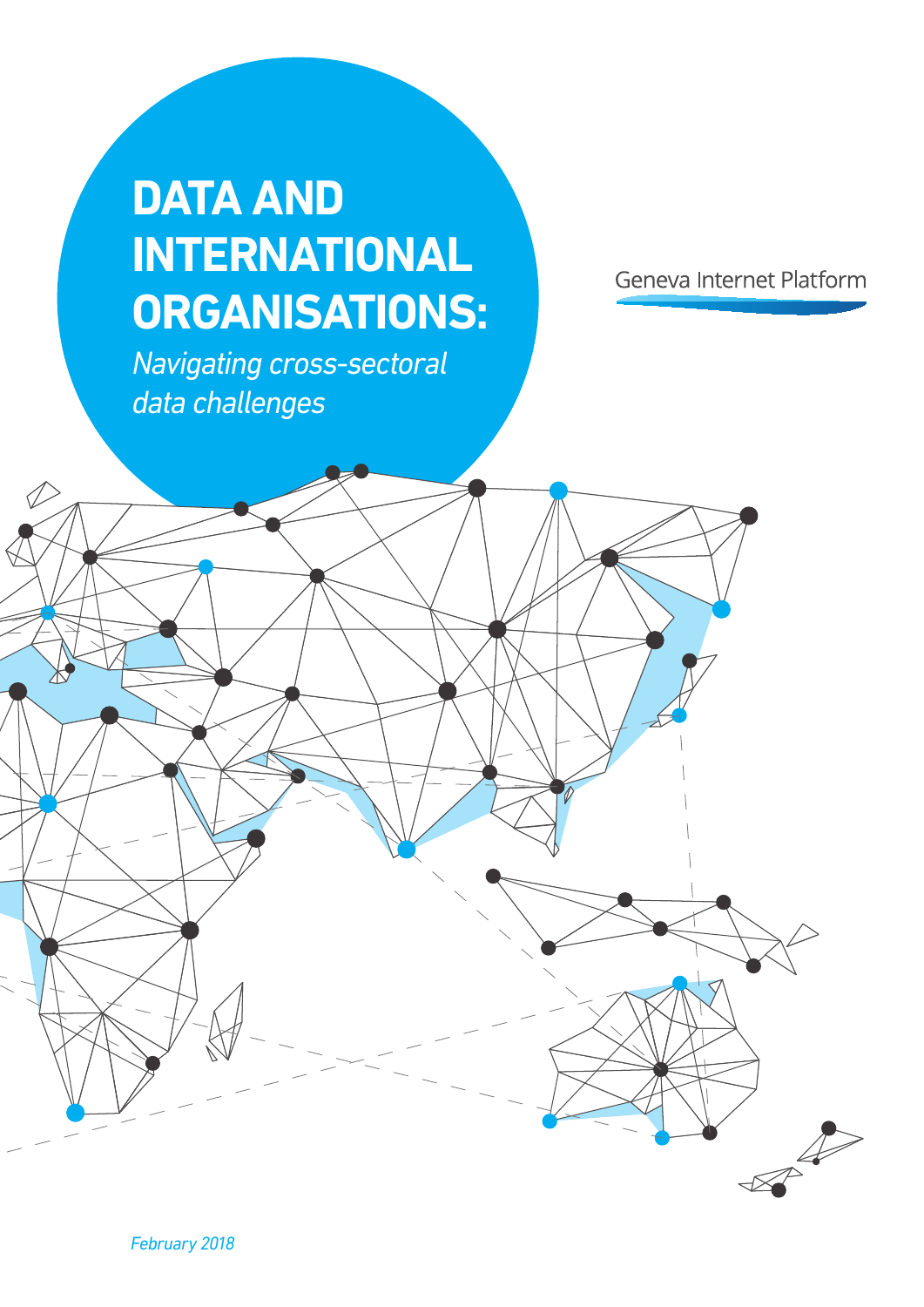# **Introduction**

Modern society is characterised by a spike in the amount of data generated, which is available in a growing number of forms and formats. From big data to open data and from crowdsourced data to social media, many sectors have taken advantage of the opportunity to better inform their work, guided by this rising tide of the big data sea. The potential of this 'data revolution' also reaches the shores of international organisations (IOs), which face the challenge of continuously adapting to this ever-changing data environment, to be able to integrate the potential of new forms of data in their operations and mandates.

The Sustainable Development Goals (SDGs) have increased calls to make better use of new forms of data, especially bearing in mind the pressing needs to monitor the 232 SDG indicators at disaggregated levels. In the humanitarian sector, there is a growing realisation that new forms of data - such as mobile, GPS, or crowdsourced data - can enhance needs assessments and early warning systems, in order to deliver better target humanitarian aid. Climate and environmental developments can be better monitored through the numerous new sensors that have appeared on digital devices, and health emergencies and epidemics can be closely scrutinised by identifying the movement of populations.

Although there is a growing awareness of the potential of the data revolution, this document focuses on tackling some of the key challenges that arise in practice within this new, digital environment, characterised by new forms and sizes of data, new demands for analysis and data storage, new skills and changing legal contexts. As observed from Geneva, each IO faces particular datadriven challenges and opportunities related to their scope of work. Yet, all IOs ultimately face similar tests in their digitization efforts – thus sharing approaches and issues on which they could learn from each other is beneficial. As the operational centre of the UN, Geneva hosts a total of 33 international organisations, 23 of which with headquarter agreements here. The institutions hosted here range from specialised bodies of the UN to the European Organization for Nuclear Research (CERN) and the World Trade Organization.

The reflections in this paper have been informed by the Data Talks, which converge representatives from IOs in Geneva with the aim of sharing best practices, experiences, and lessons learned about data across silos and institutions. In addition, the document has been enriched with insights from data-related sessions at the 12th Internet Governance Forum, which took place from 18-21 December in Geneva.



*Acknowledgments: This paper has been made possible by the valuable contribution of the participants at the Data Talks and the Internet Governance Forum, in particular the representatives from CERN, European Broadcasting Union, International Labour Organization, International Committee of the Red Cross, International Federation of the Red Cross and Red Crescent Movements, International Institute for Sustainable Development, International Organization for Migration, UN Economic Commission for Europe, UN Environment, UN International Computing Centre, UN Joint Inspection Unit, UN Office for the Coordination of Humanitarian Affairs, and the World Meteorological Organization.*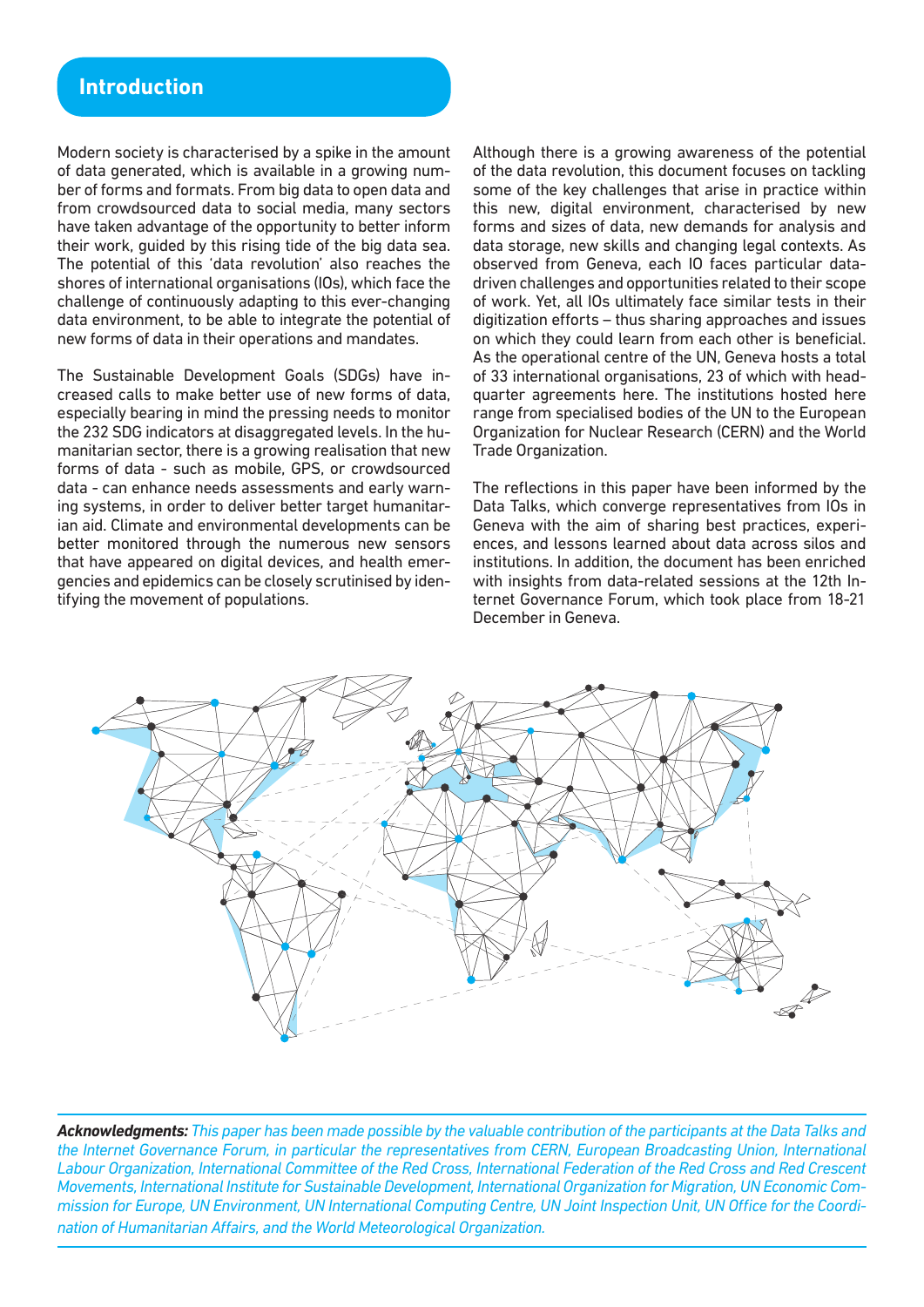Engagement with new forms of data can give rise to a number of challenges. Below, we list six issues to keep in mind when using new forms of data to advance the activities of IOs: data analysis, data storage, data sharing, data

protection, data regulation, and data capacity. It is important to keep in mind that these issues are not clearly delineated, and the real challenges arise in their interaction.

## **I. Data analysis: Data harmonisation in an increasingly unstructured world**

While the generation of new forms of data is impressive and provides great opportunities, the data itself is of little value if it is not combined with sound analysis. Yet analysis can be incredibly complex, as it demands both new skills and new methodologies. Looking at the rising demands for data collection for the SDGs, the question that arises is: how to harmonise a dataset if the data derives from many different sources and in many different formats?

New and diverse data sources will require increased standardisation. At the same time, standards need to remain simple, easy to use, unambiguous, and relatively flexible, not to stifle the innovative potential of data. In this context, there are many obstacles to standardisation: some are technical, others political. For example, there are interests in having 'your' practice standardised across a sector. In addition, it can be difficult to ensure compliance with standards, especially if they are voluntary. Yet, these obstacles might be worth engaging with, as standards can provide many benefits: they ensure the quality of data, they promote the exchange of data, and they allow for the comparability of data.

In the context of the SDGs, IOs are tasked to take care of the harmonisation and international comparability of the 232 SDG indicators. The initial data is first collected at the national level, and then reported to UN agencies. Yet, there are sometimes different measures for one indicator, and there is often a lack of transparency in how countries calculate indicators, which makes it difficult for IOs to carry out their task. Standards and definitions could assist, although they are often plagued with the afore-mentioned political and technical obstacles; and countries might want to stick to preferred methodologies and definitions that work in their favour. In addition, the harmonisation of SDG data is not only an issue of incomparability, the problem often lies in multiple areas, such as different access to technology and available resourc-

es, as well as limited data infrastructure and oversight. Among other structural issues, these factors hinder the capacity of national governments to fulfill their reporting commitments. This challenge might be mitigated through providing assistance and capacity building while integrating local and national needs.

## **Key insights:**

- The current pressure on IOs to better monitor global developments, from the SDGs to emergencies and climate change, coupled with the rise of unstructured data, has generated challenges to better harmonise and standardise data
- It is important to start from an agreed-upon definition and scrutinise methodologies and data collection processes in advance in order to ensure the compatibility of data
- Standards are important to streamline data collection analyses, but they should be developed bearing in mind the political sensitivities that could arise. Without such considerations, standards might not be implemented by all parties, and quickly become ineffective
- In addition, IOs in charge of harmonising data should pay attention to the capacity and the resources of the entities from which the data is collected, and capacity building and awareness-raising among these entities could further enhance the compatibility of the data

#### *Take a look…*

- UNECE develops standards on data harmonisation in the area of trade facilitation through the UN/ CEFAT unit
- WMO develops standards for the collection of meteorological and hydrological data
- The IFRC has experience in harmonising data through their Federation-wide databank

# **II. Data storage: Finding leakproof spaces for data lakes**

The collection of a growing amount of data raises the question of how this data can safely and effectively be stored. With increased storage needs, some have started to look into the possibilities of the cloud. Introducing or further elaborating policies on cloud computing in the UN system has the potential to make the system's operations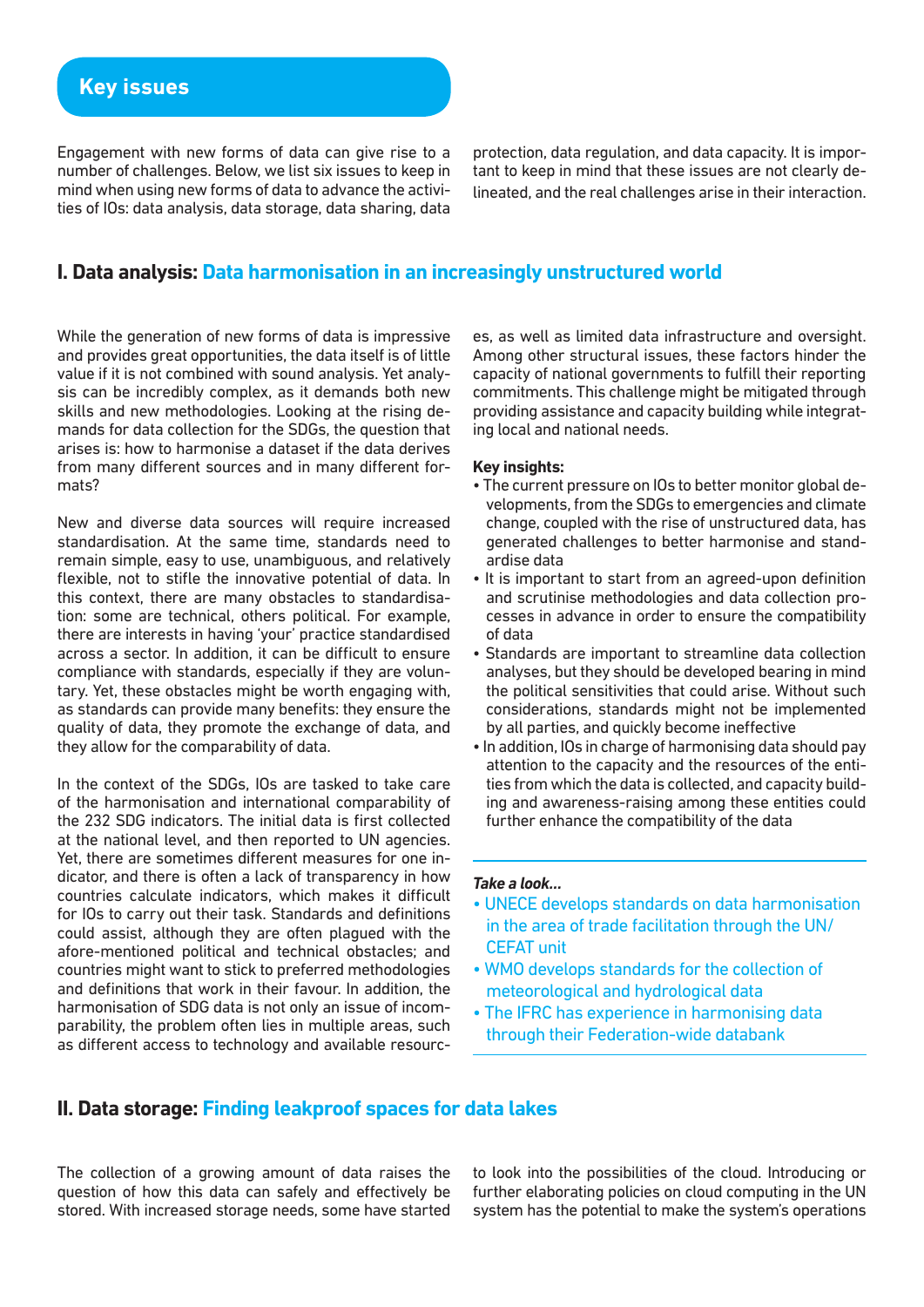more flexible and scalable. Some internal cloud solutions are being developed for the UN system, particularly by the UN International Computing Center, yet there have been calls for the UN to increasingly connect to the public cloud. There are many opportunities related to connecting to the public cloud, which range from a quicker provision of services to standardisation, innovation and cost-effectiveness.

Yet cloud computing engenders questions related to the control over data, risk management, and the protection of privacy and confidentiality, especially when connecting to the public cloud. There are risks that the cloud provider could misuse information, and that state actors will use legal means to access public cloud services. In fact, IOs might feel concerned about relinquishing control over their data when connecting to external cloud providers. Legal issues may also arise, as there is a complex interplay between data protection laws in the host country, the immunities of the IOs, and the jurisdiction over the IO's server.

## **Key insights:**

- The increased collection of digital data in IOs requires updated and reliable solutions for their storage, which could include cloud computing
- IOs will only choose cloud computing if there is sufficient trust between them and the cloud provider, especially on the protection and integrity of the data
- Trust can be enhanced through partnerships that include clear commitments for data security and is clear on data ownership and risks
- Legal uncertainties might arise, especially with the changing legal framework (see section V). This changing legal framework should be assessed from the outset, to better understand what is and what is not possible for cloud computing and partnerships

#### *Take a look…*

- UN JIU is conducting research on cloud computing in the UN system
- UNICC is working on cloud integration and support in the UN system, and they assess, deploy, manage and assist with private and public cloud environments
- Several IOs, including the IOM, are looking into the legal framework of cloud computing

# **III. Data sharing: The promises and perils of open and shared data**

There is an extensive amount of data 'out there', ready to be analysed in the private or public sector or out of crosssectoral partnerships. Yet this data can often only be captured and utilised by entering into data-sharing agreements with other organisations. To avoid duplication and best make use of what is available, data sharing will be an important element of an IO engagement with data. At the same time, it might be difficult to obtain data that is held by other organisations and other sectors. Difficulties arise due to data protection concerns, an uncertain legal framework, a lack of trust, and the reluctance to share strategic assets.

Besides data sharing across international organisations, data is increasingly collected, stored and deciphered in partnership with industry players, recognising the wealth of data that is collected by companies. These partnerships can be extremely valuable to gain new insights into populations, society, and the environment, for example based on social media patterns, GPS signals, or sensors. Yet these partnerships are challenging to negotiate, requiring extensive trust between two or more parties to properly manage the data, and an awareness of the interest of the parties to engage in such a partnerships.

In addition to bilateral data sharing, making datasets publicly available raises many opportunities, as organisations across the sector will be able to enhance their understanding and improve their activities with the available data in mind. Yet, while sharing between individual organisations can be a challenge, publishing datasets openly can further increase privacy risks and raises questions of ownership, responsibility and data management once the data is made available. Organisations can be incentivised

to share data by providing services as data visualisation or standardisation. Ultimately, joint efforts in sharing data following privacy-enhancing guidelines are essential to explore the full potential of the data revolution.

## **Key insights:**

- Data sharing is essential to capture the benefits of the data revolution and avoid the duplication of efforts
- Data sharing will only be effective with sufficient trust between the parties and clarity on interests and incentives
- Any data-sharing agreement needs to bear in mind data protection concerns, and some data might be too sensitive to share (see section IV)
- Open data can further enhance the potential of the data revolution, but only if the data is easily organised, findable, and user-friendly. Open data platforms should be clear from the outset on the ownership and responsibility of the data that is shared

## *Take a look…*

- UN OCHA's Humanitarian Data Exchange and Centre for Humanitarian Data for best practices on open data and data sharing in the humanitarian sector
- Humanitarian OpenStreetMap for an example of capturing the potential of crowdsourced data to map vulnerable areas
- CERN's Open Data portal and how the organisation established standards in data preservation and publicly available data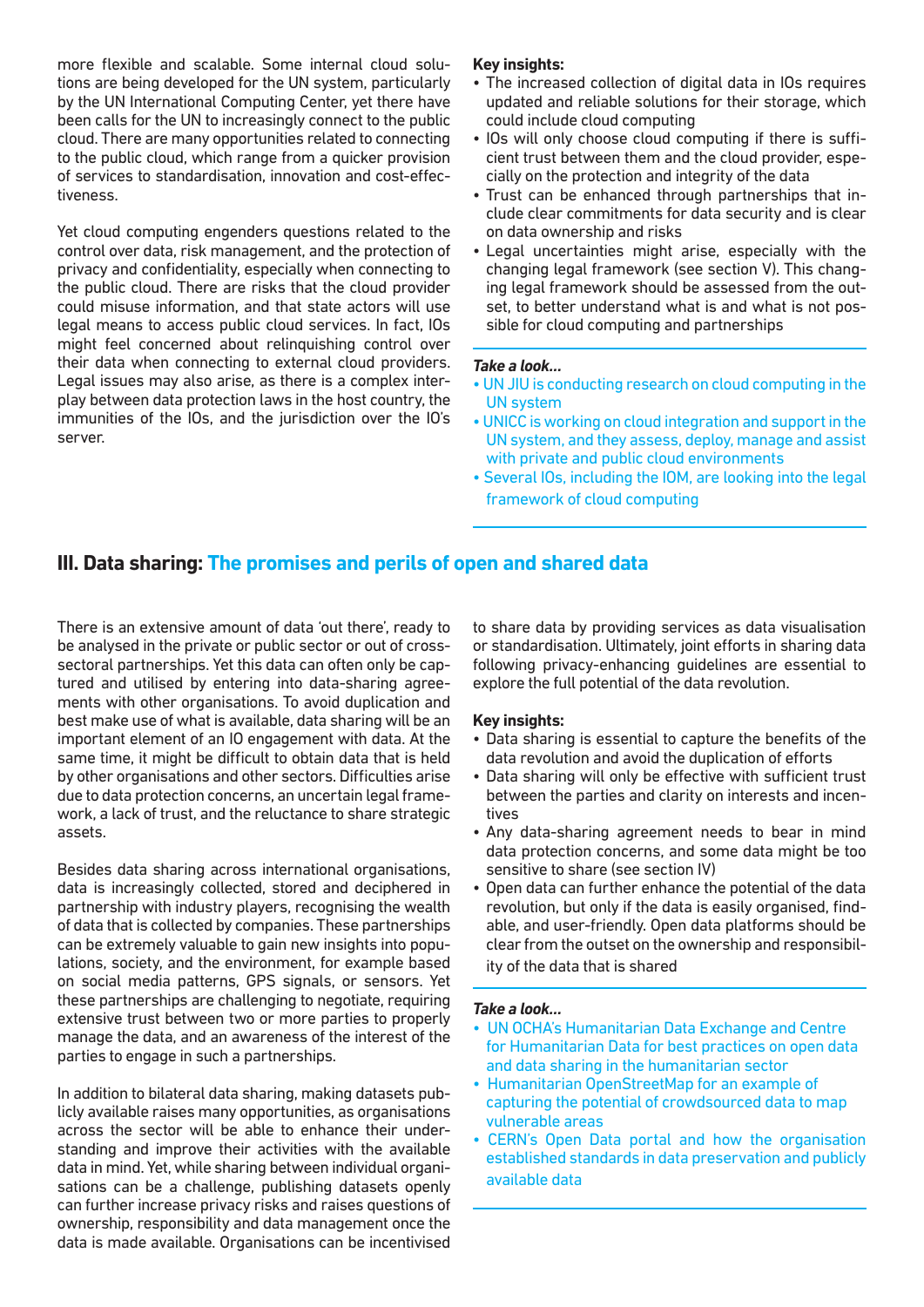## **IV. Data protection: Upholding the 'do no harm' principle in the data age**

One of the most pressing issues identified during the Data Talks discussions was data protection. While data provides ample opportunities to better identify needs and target interventions, this information can also be misused if it falls into the wrong hands. Potential consequences include privacy breaches, discrimination, and even risks to human safety, especially in conflict-prone environments. Ensuring data protection is therefore paramount, especially for humanitarian actors, and their duty to extend the 'do no harm' principle to the consequences of mishandling of personal data. In addition, data breaches in IOs would be detrimental to the public trust they enjoy from the populations they serve. Any collection and use of personal data therefore needs to be carried out in accordance with international data protection standards and respect for people's privacy. An additional challenge is that there is no possibility for testing and failing, as personal data explicitly deals with living individuals, rather than applications or environmental factors. For this reason, it is important for organisations to conduct privacy impact assessments.

Not all data is personal data; yet, even data that does not contain personal identifiers can obstruct collective privacy. With the proliferation of data, even data that is anonymised could sometimes be re-identified through the combination of different datasets. In addition, even data that is not collected at the individual level (such as satel-

lite images) could put a community at risk. 'Community identifiable information' can be used to identify or monitor a geographic, ethnic, religious, economic, or political group. While this is important for needs assessment and the collection of disaggregated data, it can be misused by actors that are on a mission to repress and discriminate. In addition, there are important challenges related to consent, which is needed for any use of personal data. Yet, what constitutes informed consent? What if providing consent is a prerequisite for the provision of services, such as the distribution of food or medical services; do individuals really have a choice?

Not all data protection concerns relate to personal or humanitarian data. For example, organisations can be concerned with data integrity. The manipulation of data by third actors, or the distribution of false data could potentially cause serious harm. In addition, even though the term 'data protection' seems to be rather well-established by now, there are still uncertainties and grey zones, especially with the continuous evolution of digital technology. For example, are IP addresses personal data in every circumstance? How to distinguish between data generated about employees when it becomes increasingly difficult to distinguish between their public and private use of digital tools? How does data protection relate to machine-to-machine communication, self-learning algorithms and the handling of metadata?

#### **Data protection dilemmas**

The most pressing challenges often arise with conflicting interests and unclear priorities. This is also the case with data protection concerns. They are often in conflict with other ideals, such as the timely sharing of data in case of emergencies, or the preservation of data to maintain institutional memory.

#### **Dilemma #1: Data protection vs data sharing**

With on the one hand encouragements to share data across IOs, and on the other hand calls to take no risks<br>on data protection, it can be difficult to strike the right balance between the benefits and risks of data. Generally, data should be shared according to the sensitivity of the data provided. UN OCHA recently established the Centre for Humanitarian Data, which analyses this challenge and is developing a framework for data sharing in relation to the sensitivity of the data.

Whether and how data is shared depends on both the sensitivity of the data and the actor the data is shared with. It is important to keep in mind the incentives of the counterpart, the mechanisms of data protection of the counterpart, the need to inform data subjects of a potential transfer of their data to third parties, and the necessity of the data transfer.

#### **Dilemma #2: Data protection vs data preservation**

Data preservation will be one of the most pressing issues in the times to come, yet it is one of the most overlooked challenges in digitisation. While traditional information has usually been stored in physical archives, today, almost all information is stored digitally, in different formats – that may or may not be compatible with newer technology - and not always neatly organised. If institutional memory is at risk of not being available one day, how do we preserve it in the long-term? How valuable is digitally-stored data if it cannot be easily retrieved?

At the same time, proper data protection guidelines require that data is not stored for longer than necessary. How to mitigate these two requirements? Again, there are no 'either-or' solutions. Rather, they can be found along a spectrum of sensitivity: personal identifiable information should always have a limited storage time, determined at the outset, while aggregated and less sensitive data might be stored for a longer timeframe. In addition, the sensitivity of the data should be matched with the rights storing solution. Sensi-<br>tive data should be kept as confidential and secure as possible, even within an organisation, while other types of data might better be stored in places that are more publicly accessible, to enhance the findability and usability of the data.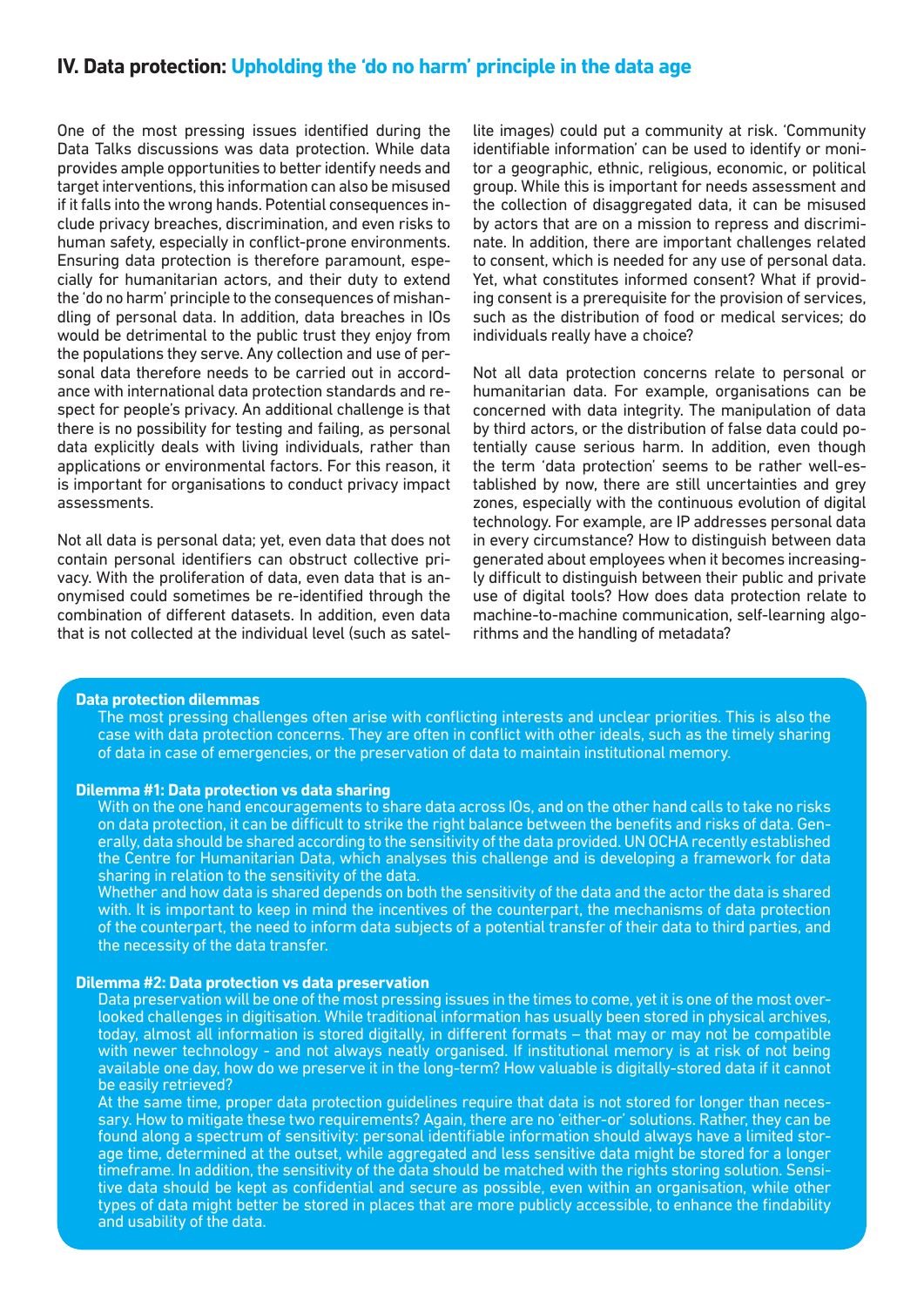## **Key insights:**

- Breaches of digital data can put populations at physical risk. Not properly using and protecting data might do more harm than good
- Any use of personal data needs to be accompanied by privacy impact assessments and matched against the legal framework
- Assessments should include the risks related to the reidentification of individuals and the protection of community identifiable information
- Principles of data integrity and risks to manipulation should be incorporated in data security strategies

#### *Take a look…*

- ICRC has published the *Handbook on Data Protection in Humanitarian Action*, which is an excellent guide on how data protection measures can be implemented by humanitarian organisations
- UN Global Pulse provides data privacy and data protection principles in dealing with big data
- The UN Development Group has published *Data privacy, ethics and protection*, which provides guidance on big data for the SDGs

# **V. Data regulation: Navigating the GDPR disruption**

The shifting role of data in society has been noticed by policy-makers. In particular, the privacy risks that arise with the increased generation of personal data has caused politicians to think about whether and how data could be better protected through regulation. In this context, the European Union has created the General Data Protection Regulation (GDPR), to enter into force in May 2018, which is likely to revolutionise the way in which organisations (both in the public and private sector) are able to manage data. The regulation applies to the data of EU citizens, even if the data resides on servers outside of the EU.

Many IOs, especially those that are collecting an extensive amount of personal data, will also be affected by this changing legal framework. Responding to the GDPR will require the collaboration among both legal and technical departments within IOs, especially those related to technology or innovation and legal departments. Generally, IOs have privileges and immunities, which means that the data that they are processing is not subject to the jurisdiction of the country in which the IO is based. Yet sometimes, these privileges and immunities are questioned, especially if those who are affected by poor protection of data are not provided with an effective remedy when their data is breached.

One of the main areas that is affected by the regulation is data sharing. Under the GDPR, transfers of personal data of EU citizens to IOs can only take place after a so-called adequacy decision (a decision by the European commission that the organisation ensures an adequate level of protection, which no IO has passed so far). Without the adequacy decision, individual transfers can still take place if they are subject to appropriate safeguards or if they are conducted for important reasons of public interest. As these concepts are currently undefined, it remains to be seen how practice develops after 25 May 2018.

Of course, there is still a large number of grey zones. What happens when data is outsourced for processing outside of an IO? Will the immunities of the IO be attached to the data, or will the data be subject to the domestic laws of the processor? What happens when data is stored in one jurisdiction and processed in another? While these unclarities are likely to be resolved by policy-makers, it is important for IOs to stay up to date of this changing legal framework.

## **Key insights:**

- Legal departments at IOs, especially those dealing with large amounts of personal data, will be under increased pressure to keep up with the changing legal environment
- Legal experts across IOs are encouraged to work together to share insights on how the legal requirements apply to their sector. In this way, challenges common to a number of IOs can be faced more effectively.
- IOs should closely follow developments related to the GDPR, especially after it enters into force, to better understand the evolution of the regulation in practice and to be able to clarify some of its grey areas

## *Take a look…*

- The topic of data protection within international organizations is discussed during regular workshops organised by the European Data Protection Supervisor. The latest one was co-organised by the IOM and included the role of the GDPR
- Several organisations, including the ICRC, UPU and IOM, are developing specific legal expertise on the transition towards the GDPR.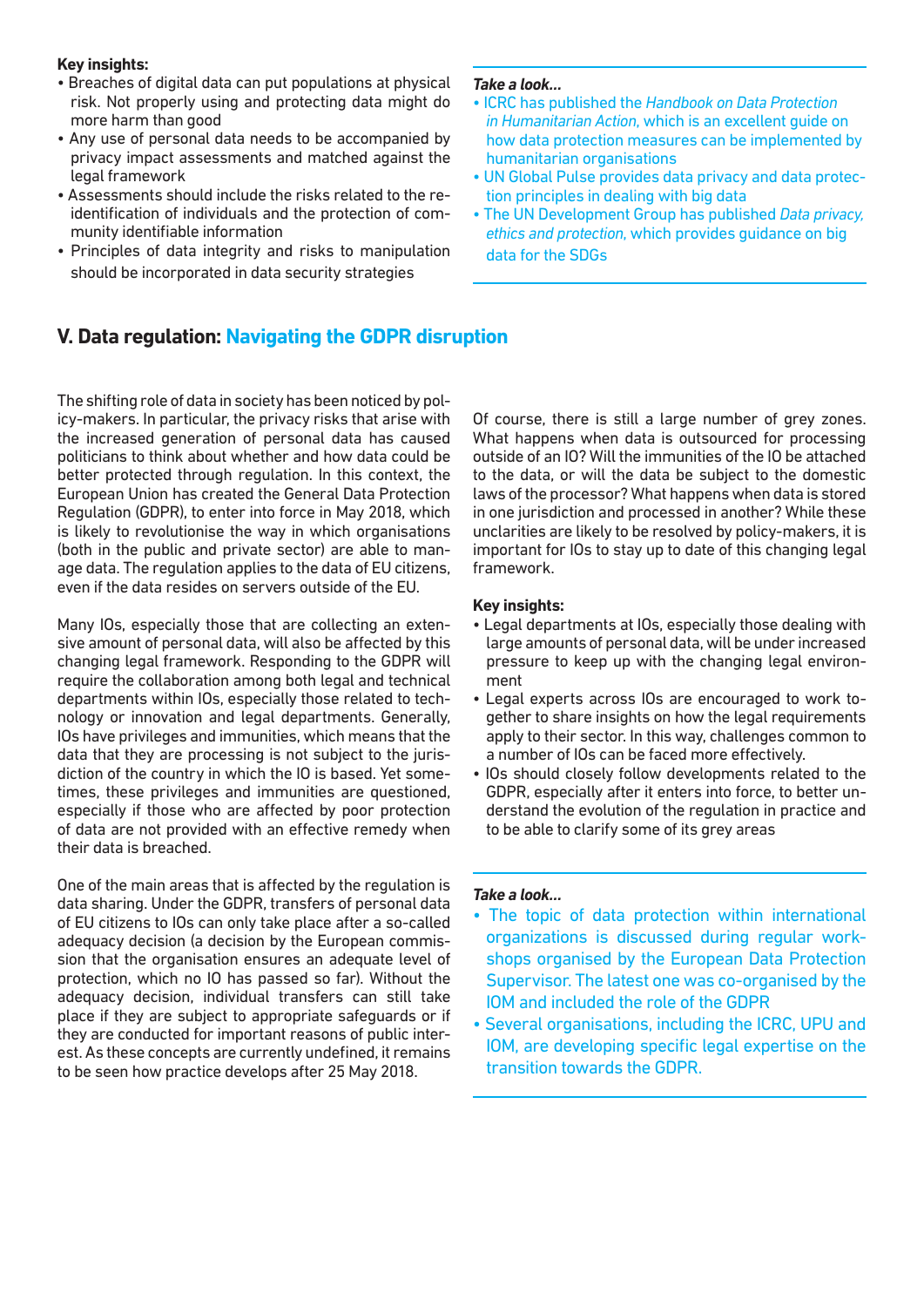# **VI. Data capacity: Updating the IO to new data needs**

What are the data skills that should be acquired by the staff of IOs? What are the capacity building needs to best capture the potential of data, and how can these needs be met?

A first step is to raise a general awareness on the growing possibilities of data and technologies, and a practical understanding of what is and is not possible. This will also help those who are working with data analysts to ask the right questions based on the data that is available. An awareness of the biases of data is also important in order to avoid data misrepresentation. Problems will arise when no one is able to question the validity and objectivity of data.

Ultimately, benefiting from data goes beyond technical skills of collecting and analysing data, to include an understanding of the legal framework, the policy context, and the ability to communicate the outcomes of data analyses. Different staff members will have different expertise, and it is in their smooth collaboration that the potential of data can be captured.

Besides know-how on analysing data, there is also a need for awareness on how to manage data responsibly to minimise data protection risks. Some organisations choose to implement compulsory data training to be aware of the risks of data security, as some sort of 'first aid kit' or safety check for all employees that engage with data. While everyone working with data needs to be aware, this holds especially for middle management, which is usually held accountable for the internal control of data.

Ultimately adapting the organisation to a new environment, issues such as digitisation, cloud computing and data management could best be addressed in a comprehensive manner across an organisation, rather than in a separate, additional division. This way, efficiency within existing bodies can be enhanced, instead of creating new units and adding organisational layers. Another model is to create a small unit tasked with innovation, that has contact points, or 'data champions' across the wide spectrum of the organisation's units and divisions.

Adopting an organisation-wide perspective on data management could enhance learning and awareness across the organisation's departments. For example, legal and technical departments in IOs are often relatively detached, leading to a lack of understanding of issues such as data security, privacy and preservation among legal experts, and a lack of the legal environment and requirements among those working on the technical aspects of data.

Ultimately, it could be fruitful to build a 'data culture' across the organisation, using the knowledge and skills that people often already possess in different departments, and sharing this expertise across departments by identifying leaders with know-how.

#### **Key insights:**

- Data-related skills and capacity building needs come in many forms, from data analysis to protection, and from the legal to the policy context
- Basic data protection awareness, as well as awareness on the possibilities, constraints and biases of data, should be promoted for everyone who engages with data
- More in-depth skills should be available in a way that it can be used across units. As these skills are diverse, they will likely be found in a team, rather than in one perfect data scientist
- Learning across the organisation, and knowledge exchange between departments, should be encouraged to create a data-conducive culture.

# **Conclusion**

IOs are well on their way to adapt to the ever-changing data environment. Expertise can be found across the sector, yet is often still confined to niches within organisations. Regular encounters across IOs on these issues can help advance the understanding of these new and complex issues, and promote an awareness of where expertise can be found.

Ultimately, tackling these challenges effectively can be accelerated through discussions across IOs, as well as with the engagement of other sectors, most prominently the private sector, which traditionally has more experience with similar data challenges, and could provide valuable insights. Understanding how challenges are tackled in other industries could help provide a solution.